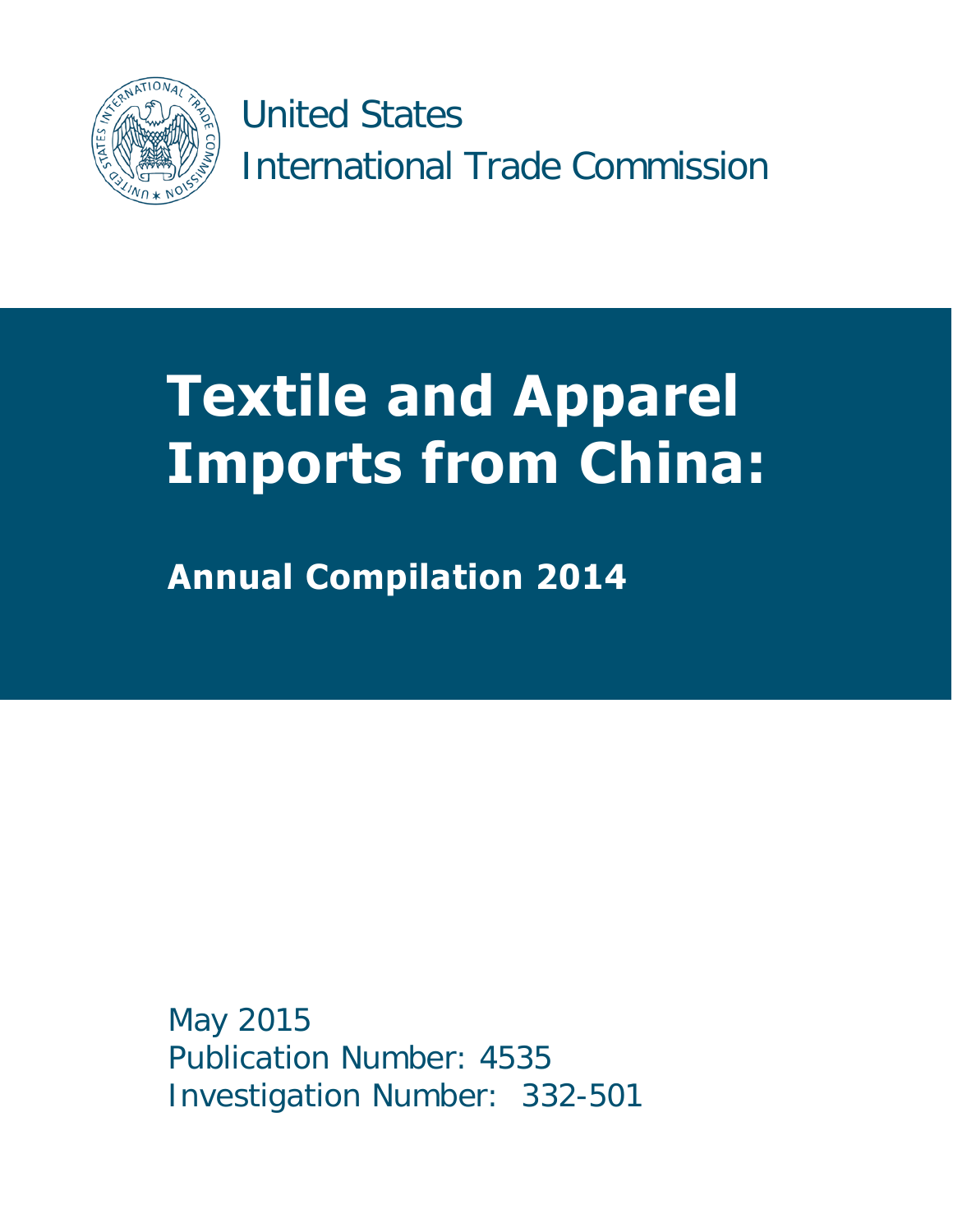## United States International Trade Commission

## **Commissioners**

Meredith M. Broadbent, Chairman

Dean A. Pinkert, Vice Chairman

Irving A. Williamson

David S. Johanson

F. Scott Kieff

Rhonda K. Schmidtlein

Catherine DeFilippo **Director, Office of Operations** 

Michael Anderson **Director, Office of Industries** 

#### **Address all communications to**

Secretary to the Commission United States International Trade Commission Washington, DC 20436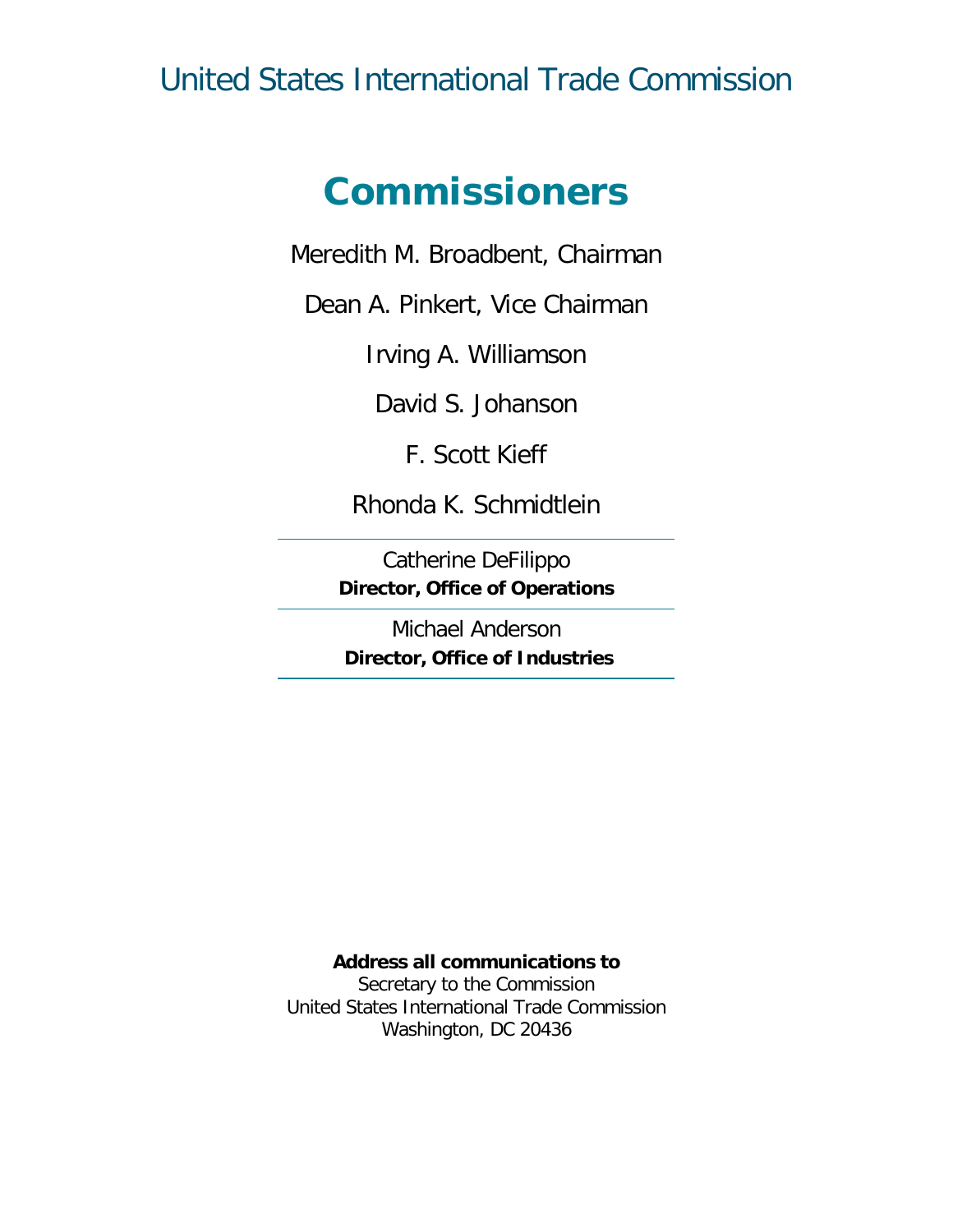# **Textiles and Apparel Imports from China:**

# **Annual Compilation 2014**

May 2015 Publication Number: 4535 Investigation Number: 332-501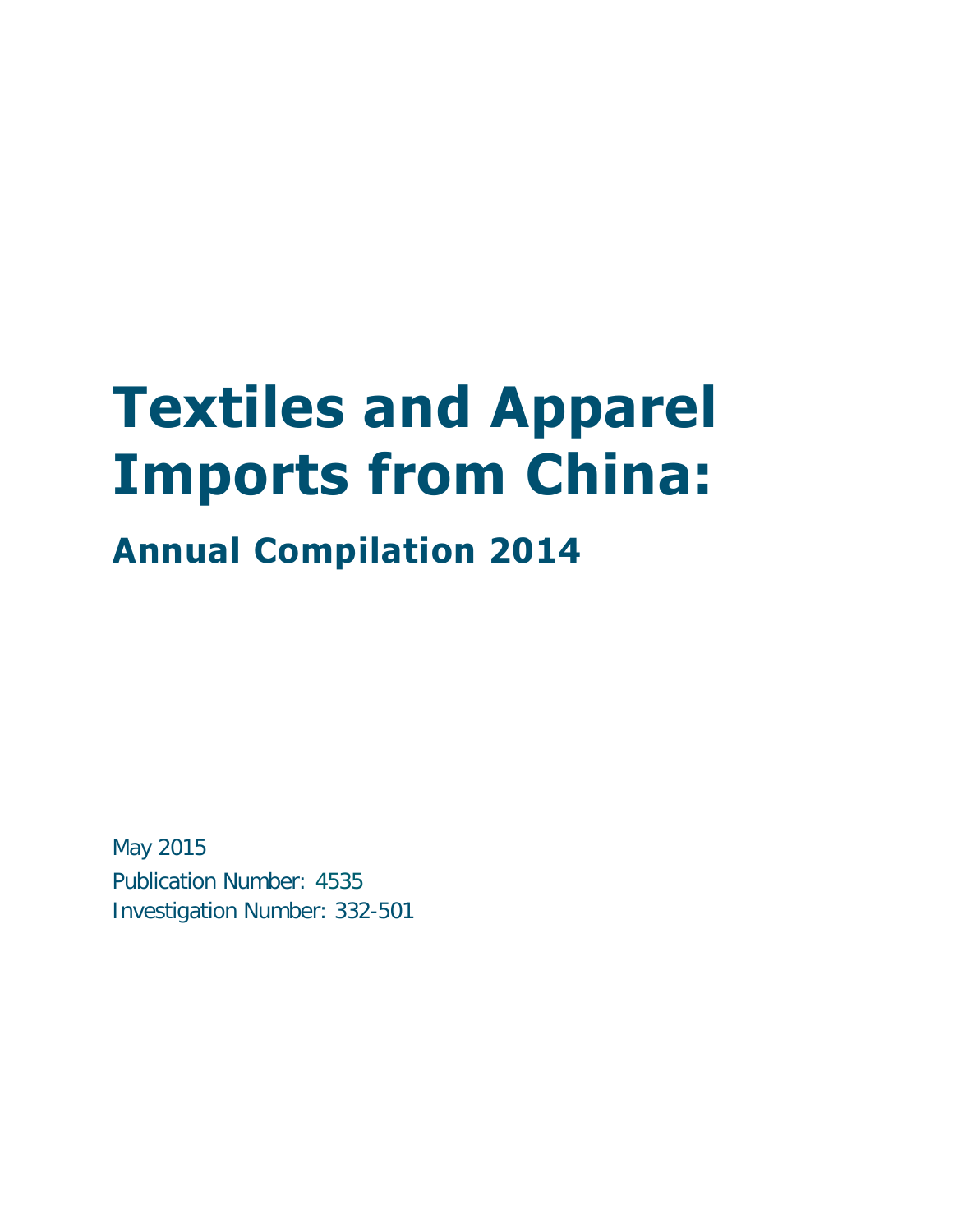*This report was prepared principally by:* 

## **Project Leader**  Laura Rodriguez [laura.rodriguez@usitc.gov](mailto:laura.rodriguez@usitc.gov)

#### **Office of Industries**

**Special Assistance from**  Judy Bryant

**Administrative Support**  Blair Williams

## **Office of Analysis and Research Services David Lundy**

david.lundy@usitc.gov

#### **Under the direction of**

Dennis Rapkins, Chief Chemicals and Textiles Division Office of Industries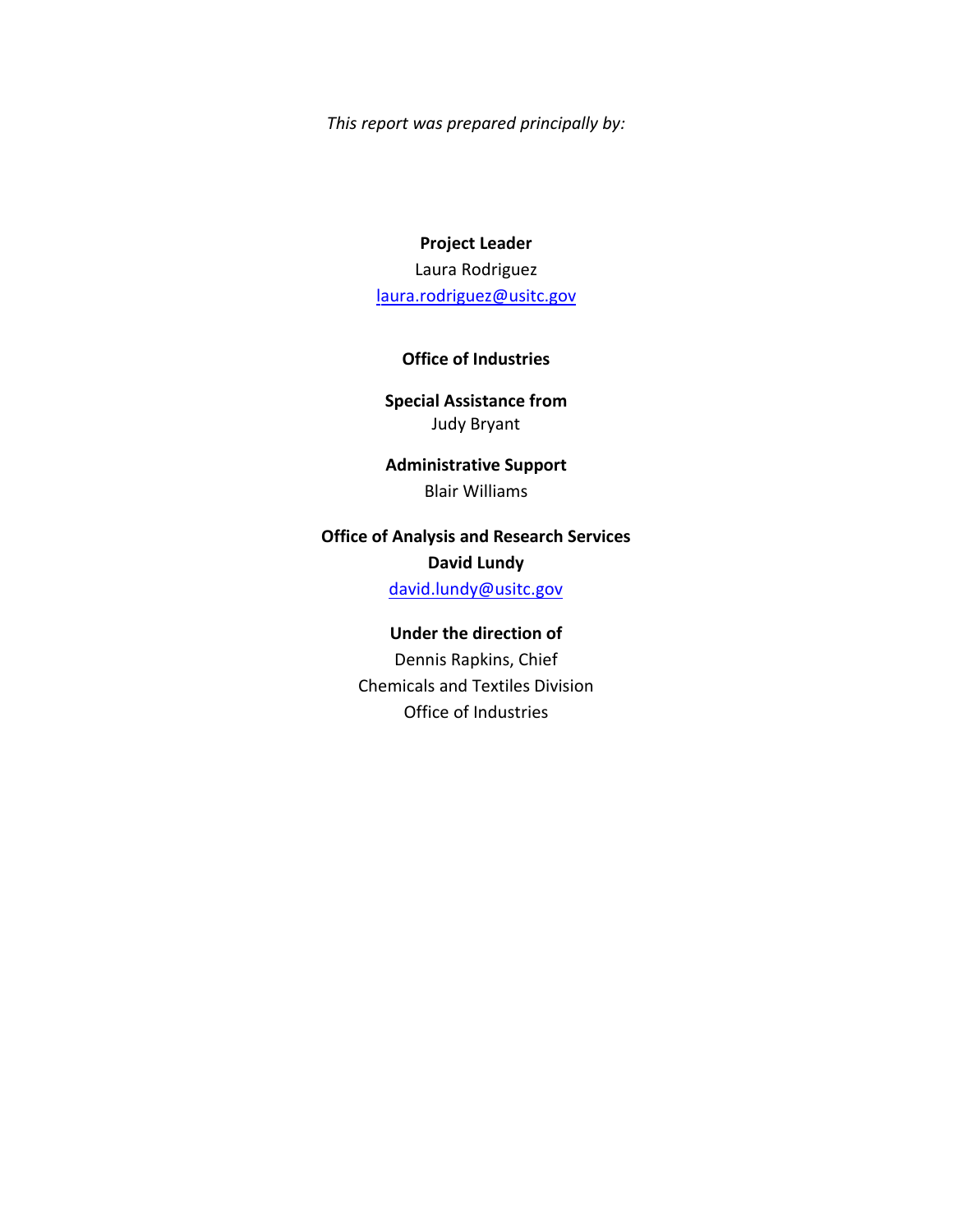### **Note**

This report is a PDF version of the original Excel file. To retrieve the most recent versions of both of these reports, go to the following web page and scroll down.

http://www.usitc.gov/research\_and\_analysis/What\_We\_Are\_Working\_On.htm

The Excel version allows users to easily navigate the sheets in the file, use the hyperlinks, isolate and sort the data, and perform other data manipulations as desired. Although the PDF version contains references to these features, not all of them are functional.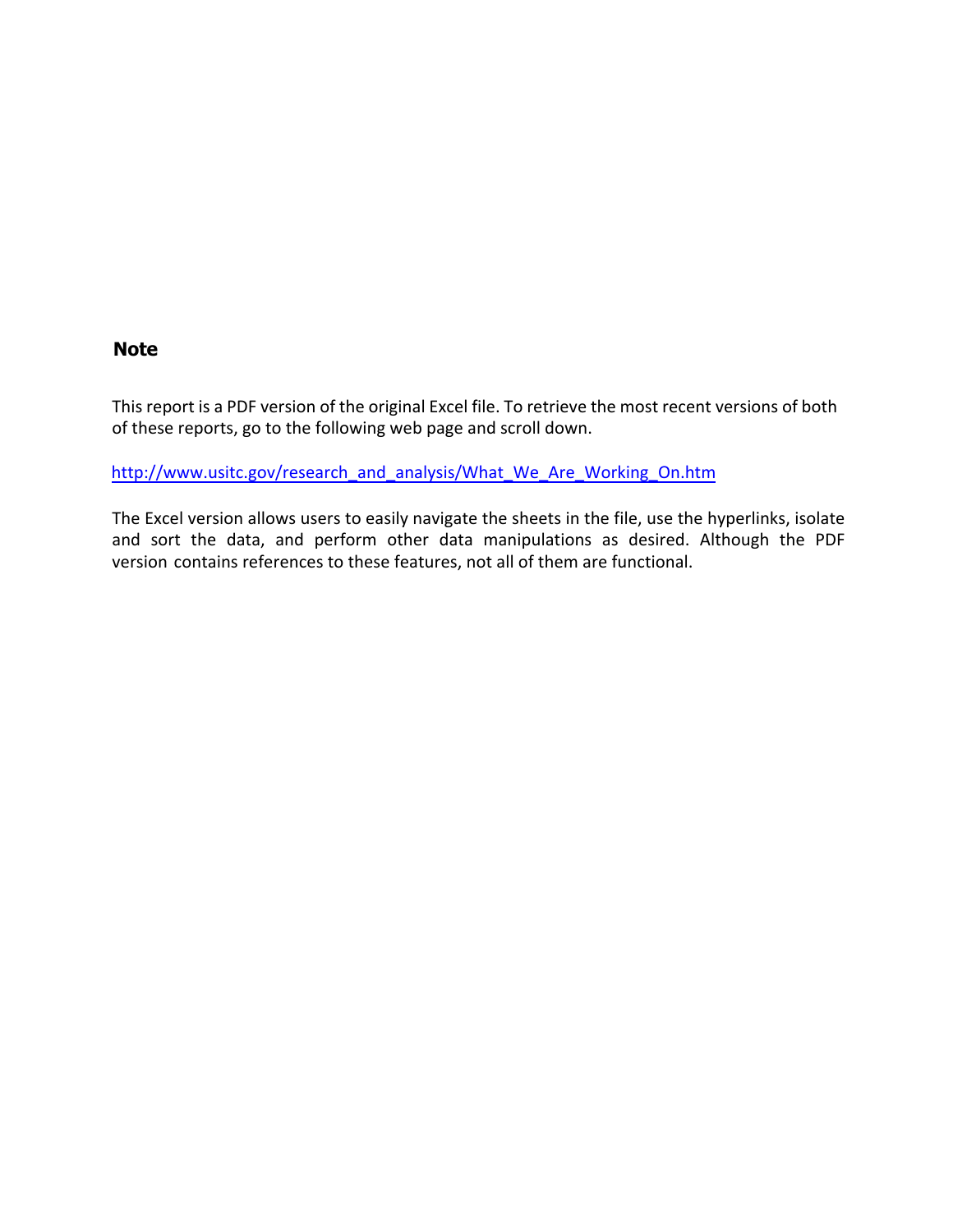# **Purpose and Scope**

 textile/apparel category level and by the Harmonized Tariff Schedule (HTS) 10-digit subheadings http://www.usitc.gov/research and analysis/what we are working on.htm http://www.usitc.gov/research\_and\_analysis/what\_we\_are\_working\_on.htm<br>The Commission prepares the reports every two weeks, as well as annual compilations in This annual report for 2014 contains a compilation of the statistical reports published every two weeks by the Commission on the volume, value, unit value, and import market share of imports from China that were subject to the provisions of the 2005 U.S.-China Memorandum of Understanding Concerning Trade in Textiles and Apparel (MOU). This compilation includes official import data from the U.S. Department of Commerce, and shows data at the 3-digit in these categories. The Commission posts updated reports every two weeks on its website at:

 Reports, for the purpose of preparing these reports. response to a request from the House Committee on Ways and Means received on October 14, 2008, pursuant to section 332(g) of the Tariff Act of 1930 (19 U.S.C. 1332(g)). The Commission instituted investigation No. 332-501, Textile and Apparel Imports from China: Statistical

For further information about this investigation, contact:

Laura Rodriguez (202-205-3499[, laura.rodriguez@usitc.gov\)](mailto:laura.rodriguez@usitc.gov) David Lundy (202-205-3439, [david.lundy@usitc.gov\)](mailto:david.lundy@usitc.gov)

 quasijudicial federal agency with broad investigative responsibilities on matters of trade. The alleged infringement by imports of intellectual property rights. Through such proceedings, the agency helps to support a rules-based international trading system. The Commission also serves and analyzed. The information and analysis are provided to the President, the Office of the sound and informed U.S. trade policy. The Commission makes most of its information and analysis available to the public to promote understanding of international trade issues. The United States International Trade Commission (www.usitc.gov) is an independent, agency investigates the effects of dumped and subsidized imports on domestic industries and conducts global safeguard investigations. The Commission also adjudicates cases involving as a federal resource where trade data and other trade policy-related information are gathered United States Trade Representative (USTR), and Congress to facilitate the development of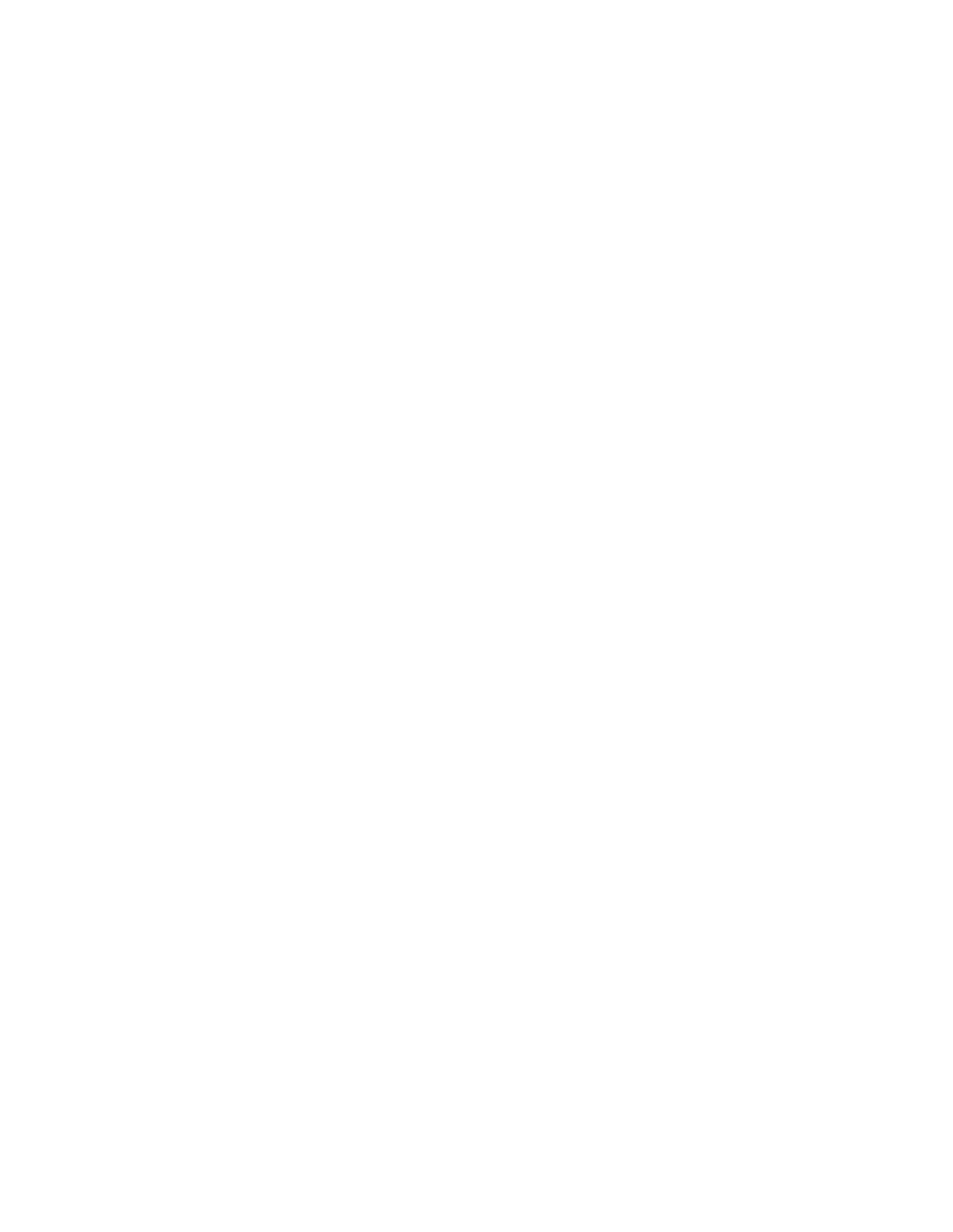# **Introduction**

 The textile and apparel import data in this report are presented by 3-digit category numbers and combinations thereof (scroll down this sheet to view a list of these categories), as well as by 10-digit HTS (HTS10) subheading. The HTS10 subheadings in each category are based on a correlation maintained by the Office of Textiles and Apparel, U.S. Department of Commerce. Click on the following link for this correlation: Textile and apparel correlation to HTS10 items

 The import data presented here are only for the items that were subject to the 2005 Memorandum of Understanding. These HTS10 items are specified in the document at the following link: MOU quota HTS10 items

The data in this report are shown on an annual and quarterly basis by categories and individual HTS10 subheadings. The time frames are:

By category:

| <b>Type of Data</b> | <b>Dates</b>                                   |
|---------------------|------------------------------------------------|
| Annual Data         | 2008 through 2014                              |
| Quarterly Data      | First quarter 2013 through fourth quarter 2014 |

By HTS10 subheading

| <b>Type of Data</b> | <b>Dates</b>                                   |
|---------------------|------------------------------------------------|
| Annual Data         | 2008 through 2014                              |
| Quarterly Data      | First quarter 2013 through fourth quarter 2014 |

 category data, because valid subheadings may change from year to year as a result of revisions result of statistical breakouts or changes to the HTS that are necessary pursuant to HS revisions the entire time frame of this report are shown to ensure that only meaningful trends are The annual time frame for presenting the data by HTS10 subheading is limited, compared with to the HTS. (Typically, HTS10 subheadings are superseded by new HTS10 subheadings as a by the World Customs Organization.) Major subheading changes occurred in 2007 and again in 2012. Minor changes have occurred in the interim years. Only data for subheadings valid during presented.

 below and scroll down to find this report: For data for all HTS10 subheadings for all years, go to the biweekly report. Click on the link

http://www.usitc.gov/research\_and\_analysis/what\_we\_are\_working\_on.htm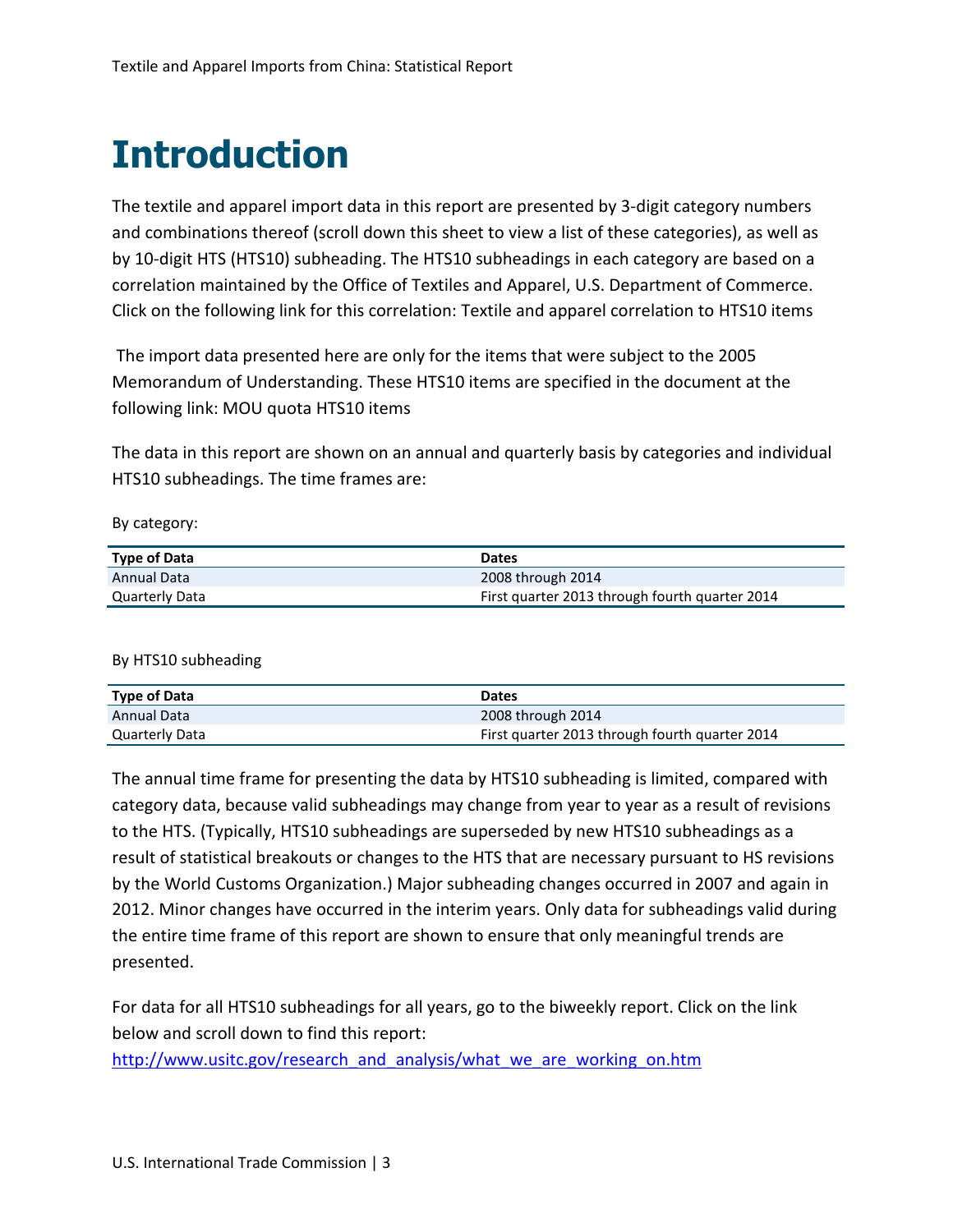### Data Notes:

 All data are official statistics of the U.S. Department of Commerce (Census Bureau), accessible at the following website: <u>http://www.census.gov/foreign-trade/</u>

| Category     | Category description                                                                                   |  |  |
|--------------|--------------------------------------------------------------------------------------------------------|--|--|
| 200/301      | Cotton and man-made fiber (MMF) yarn for retail sale and sewing thread, and combed                     |  |  |
|              | cotton yarn                                                                                            |  |  |
| 222          | Knit fabric, cotton & MMF                                                                              |  |  |
| 229          | Special purpose fabric, cotton & MMF                                                                   |  |  |
| 332/432/632- | Hosiery, including baby socks: cotton, wool, and MMF                                                   |  |  |
| $T/632-B$    |                                                                                                        |  |  |
| 338/339      | Men's and boy's (M&B) cotton knit shirts, and women's and girl's (W&G) cotton knit shirts &<br>blouses |  |  |
| 340/640      | M&B not knit shirts, cotton and MMF                                                                    |  |  |
| 345/645/646  | Sweaters: Cotton, M&B MMF, and W&G MMF                                                                 |  |  |
| 347/348      | M&B cotton trousers, breeches & shorts, and W&G cotton trousers, slacks & shorts                       |  |  |
| 349/649      | Brassieres & other body supporting garments, cotton & MMF                                              |  |  |
| 352/652      | Underwear, cotton & MMF                                                                                |  |  |
| 359-S/659-S  | Other apparel: cotton and MMF                                                                          |  |  |
| 363          | Cotton terry and other pile towels                                                                     |  |  |
| 443          | M&B wool suits                                                                                         |  |  |
| 447          | M&B wool trousers, breeches & shorts                                                                   |  |  |
| 619          | Polyester filament fabric, light-weight                                                                |  |  |
| 620          | Other synthetic filament fabric                                                                        |  |  |
| 622          | Glass fiber fabric                                                                                     |  |  |
| 638/639      | M&B MMF knit shirts, and W&G MMF knit shirts & blouses                                                 |  |  |
| 647/648      | M&B MMF trousers, breeches & shorts, and W&G MMF trousers, breeches & shorts                           |  |  |
| 666          | Other MMF furnishings                                                                                  |  |  |
| 847          | Trousers, breeches & shorts, silk and vegetable fibers                                                 |  |  |

Imports are based on general imports, customs value.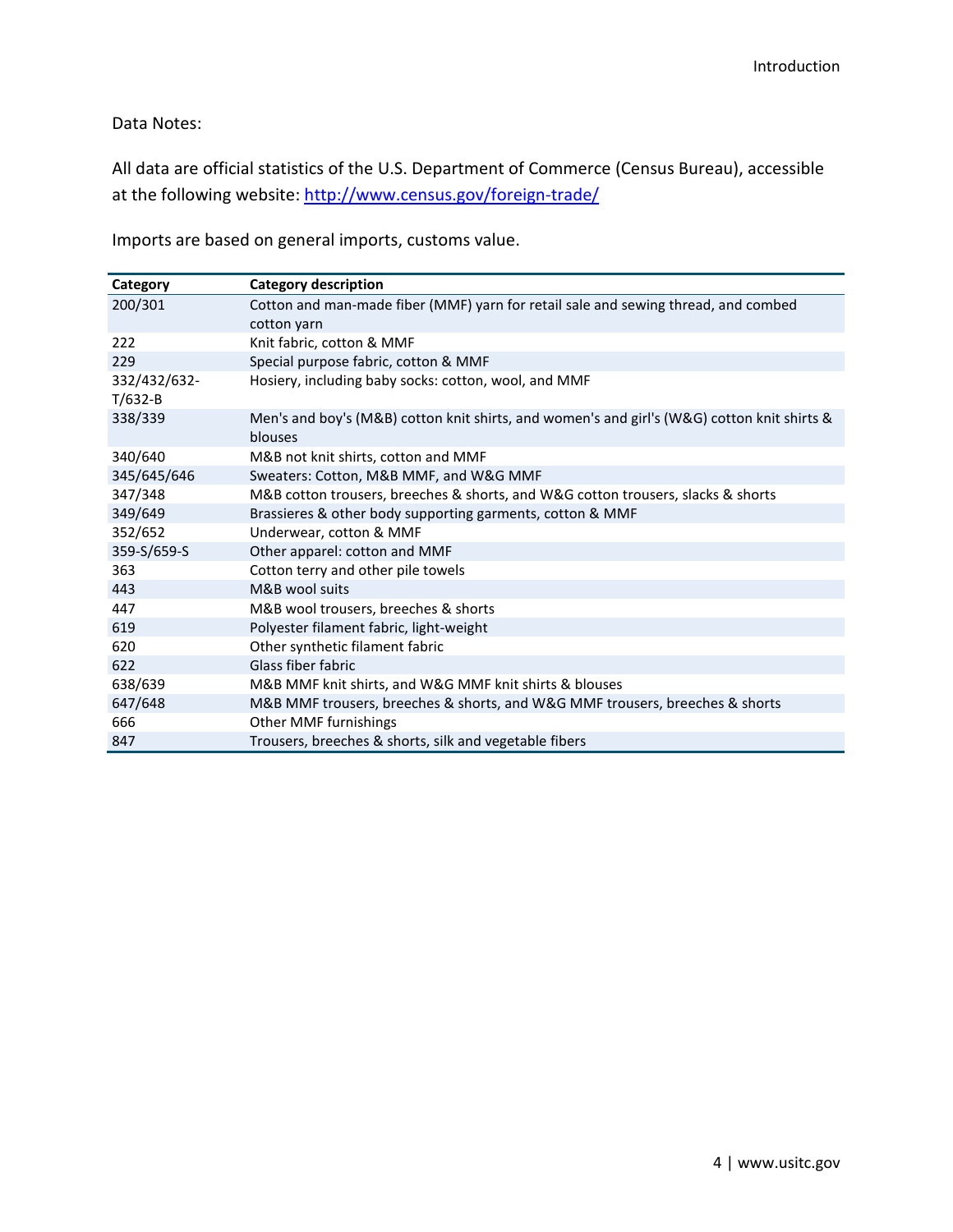# **Contents**

 Import data can be found on the data sheets that follow this sheet. Navigate to these data using the links below or the tabs at the bottom of the screen. Each data sheet has columns that period (scroll to the right if these columns are not visible). A "Not applicable" in the percentage show absolute and percentage change for the latest period as compared with the beginning change column indicates that a value cannot be calculated because the value in the beginning period is zero.

 Each data sheet also has a filtering feature on line 4 that can be used to isolate or sort the data. Use the filter in the index column (sort ascending option) to return the sheet to its original order.

| <b>Table</b>   |                                                                        | Data time |                               |
|----------------|------------------------------------------------------------------------|-----------|-------------------------------|
| number         | <b>Contents</b>                                                        | frame     | <b>Sheet name</b>             |
| $\mathbf 1$    | Value of imports from China by category                                | Annual    | 1. Cat, annual value          |
| $\overline{2}$ | China share, by value, of total U.S. imports by<br>category            | Annual    | 2. Cat, annual value share    |
| 3              | Quantity of imports from China by category                             | Annual    | 3. Cat, annual quantity       |
| 4              | China share, by quantity, of total U.S. imports<br>by category         | Annual    | 4. Cat, annual quantity share |
| 5              | Unit value of imports from China by category                           | Annual    | 5. Cat, annual unit val China |
| 6              | Unit value of imports from the world by<br>category                    | Annual    | 6. Cat, annual unit val world |
| 7              | Value of imports from China by HTS10<br>subheading                     | Annual    | 7. HTS10, annual value        |
| 8              | China share, by value, of total U.S. imports by<br>HTS10 subheading    | Annual    | 8. HTS10, annual value share  |
| 9              | Quantity of imports from China by HTS10<br>subheading                  | Annual    | 9. HTS10, annual quantity     |
| 10             | China share, by quantity, of total U.S. imports<br>by HTS10 subheading | Annual    | 10. HTS10, ann quantity share |
| 11             | Unit value of imports from China by HTS10<br>subheading                | Annual    | 11. HTS10, ann unit val China |
| 12             | Unit value of imports from the world by HTS10<br>subheading            | Annual    | 12. HTS10, ann unit val world |
| 13             | Value of imports from China by category                                | Quarterly | 13. Cat, quart value          |
| 14             | China share, by value, of total U.S. imports by<br>category            | Quarterly | 14. Cat, quart value share    |
| 15             | Quantity of imports from China by category                             | Quarterly | 15. Cat, quart quantity       |
| 16             | China share, by quantity, of total U.S. imports<br>by category         | Quarterly | 16. Cat, quart quantity share |
| 17             | Unit value of imports from China by category                           | Quarterly | 17. Cat, quart unit val China |
| 18             | Unit value of imports from the world by<br>category                    | Quarterly | 18. Cat, quart unit val world |
| 19             | Value of imports from China by HTS10<br>subheading                     | Quarterly | 19. HTS10, quart value        |